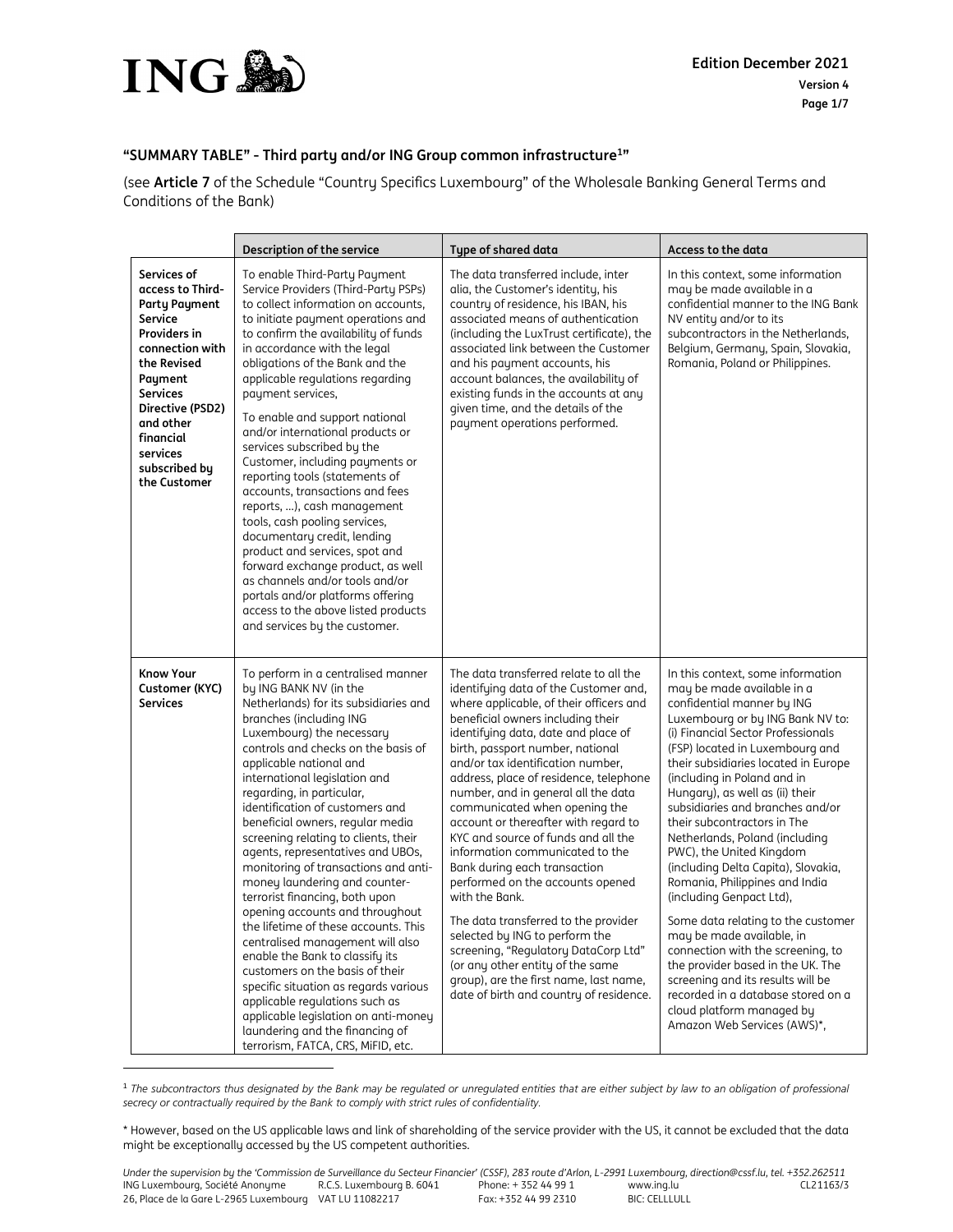

**Edition December 2021 Version 4**

|                                                                           |                                                                                                                                                                                                                                                                                                                                                                                                                                                                                                                                                                                                                                       |                                                                                                                                                                                                                                                                                                                                                                                                                                                                                             | whose servers are located in Ireland<br>and Germany.                                                                                                                                                                                                                                                                                                                                                                                                                                                                                                                                                                              |
|---------------------------------------------------------------------------|---------------------------------------------------------------------------------------------------------------------------------------------------------------------------------------------------------------------------------------------------------------------------------------------------------------------------------------------------------------------------------------------------------------------------------------------------------------------------------------------------------------------------------------------------------------------------------------------------------------------------------------|---------------------------------------------------------------------------------------------------------------------------------------------------------------------------------------------------------------------------------------------------------------------------------------------------------------------------------------------------------------------------------------------------------------------------------------------------------------------------------------------|-----------------------------------------------------------------------------------------------------------------------------------------------------------------------------------------------------------------------------------------------------------------------------------------------------------------------------------------------------------------------------------------------------------------------------------------------------------------------------------------------------------------------------------------------------------------------------------------------------------------------------------|
| Swift and<br>Payment<br><b>Services</b><br>Platforms                      | To process payment transactions<br>via Swift and send messages via the<br>same service, generally speaking, in<br>addition to storing and archiving<br>such messages and monitoring,<br>filtering and verifying the said<br>payment transactions or messages.<br>To process and execute all<br>processes related to customer's<br>incoming and outgoing customer<br>payment transactions as well as to<br>store and archive such transactions.<br>To track and monitor payment<br>transactions initiated or received at<br>ING Group level.<br>To generate payment and account<br>information reports for our<br>corporate customers. | The data transferred relate to all the<br>data included in the various fields in<br>the messages or payment systems<br>(Swift or otherwise), including but not<br>limited to: the Customer's identity, his<br>address, his IBAN, his account<br>balance, the activity on the accounts,<br>the identity of the instructing parties<br>or beneficiaries of payment<br>transactions and all the details of such<br>transactions in general.                                                    | In this context, some information<br>may be made available in a<br>confidential manner to Swift, ING<br>Belgium and/or its subcontractors in<br>the Netherlands, Poland and<br>Slovakia.<br>In this context, certain information<br>may be made available on a<br>confidential basis to ING Belgium<br>and/or its subcontractors including<br>Equens Worldline in the<br>Netherlands.                                                                                                                                                                                                                                             |
| <b>Tech Service</b>                                                       | First-level IT assistance to the users<br>of the Bank in Luxembourg.                                                                                                                                                                                                                                                                                                                                                                                                                                                                                                                                                                  | Under this contract the service<br>provider may have access,<br>occasionally and within the<br>framework of the IT assistance, to any<br>data hosted on the Bank's IT<br>infrastructure.                                                                                                                                                                                                                                                                                                    | In this context, some information<br>may be made available in a<br>confidential manner to a Financial<br>Sector Professional (FSP) located in<br>Luxembourg.                                                                                                                                                                                                                                                                                                                                                                                                                                                                      |
| Tech<br>infrastructure<br>services                                        | Provision of an infrastructure<br>hosting the Bank's applications to a<br>Financial Sector Professional (FSP)<br>and a workstation infrastructure<br>managed by ING Bank NV<br>(Netherlands) allowing a secure<br>workplace environment including<br>email service, active directory<br>service and mobile application<br>management service as well as<br>physical desktops, File Servers and<br>Shared Service Desk.<br>Making available, via a cloud<br>computing-type infrastructure<br>managed by ING Bank NV (in the<br>Netherlands) items and applications<br>enabling a data store to be<br>managed.                          | The data transferred concern the<br>email service, active directory service<br>and mobile application management<br>of ING Staff.<br>The Customer's data that may be<br>transferred include (without<br>limitation): name, email address,<br>phone number, company name, email<br>content and attachments.<br>The data transferred in the private<br>cloud computing infrastructure are<br>the same as mentioned in the KYC<br>services and credit and market risks<br>management services. | In this context, some information<br>may be made available in a<br>confidential manner to a Financial<br>Sector Professional (FSP) located in<br>Luxembourg and to ING Bank NV<br>(Netherlands) and/or its partners in<br>Poland, Portugal, Romania and in<br>Ireland.<br>The infrastructure platform and<br>data will be hosted and stored on a<br>Microsoft Azure cloud platform* with<br>servers located in the European<br>Union, Austria, Finland, Ireland and<br>the Netherlands.<br>Regarding the ING private cloud<br>managed by ING Bank NV, only<br>Luxembourg ING's employees have<br>access to the data stored on it. |
| Services related<br>to printing and<br>customer<br>document<br>management | Customer documents formatting,<br>printing and scanning service                                                                                                                                                                                                                                                                                                                                                                                                                                                                                                                                                                       | The data transferred concern all the<br>customer data contained in customer<br>documents, including the last name<br>and first name, address, account<br>number, transactions and account<br>balance.                                                                                                                                                                                                                                                                                       | In this context, some information<br>may be made available in a<br>confidential manner to a Financial<br>Sector Professional (FSP) located in<br>Luxembourg in the context of the<br>digitalisation of documents and<br>their printing, as well as to ING<br>Belgium for the formatting of types<br>of customer documents.                                                                                                                                                                                                                                                                                                        |
| <b>Credit Risk</b><br>Management<br><b>Services</b>                       | Central orchestration and storage of<br>credit applications and decisions<br>(whether the time of the initial<br>credit application and during the life                                                                                                                                                                                                                                                                                                                                                                                                                                                                               | The data transferred include all<br>customer data related to a credit<br>application, a modification or any<br>other event related to the life cycle of                                                                                                                                                                                                                                                                                                                                     | In this context, some information<br>may be made available in a<br>confidential manner to ING Bank NV<br>in the Netherlands, Belgium, Poland                                                                                                                                                                                                                                                                                                                                                                                                                                                                                      |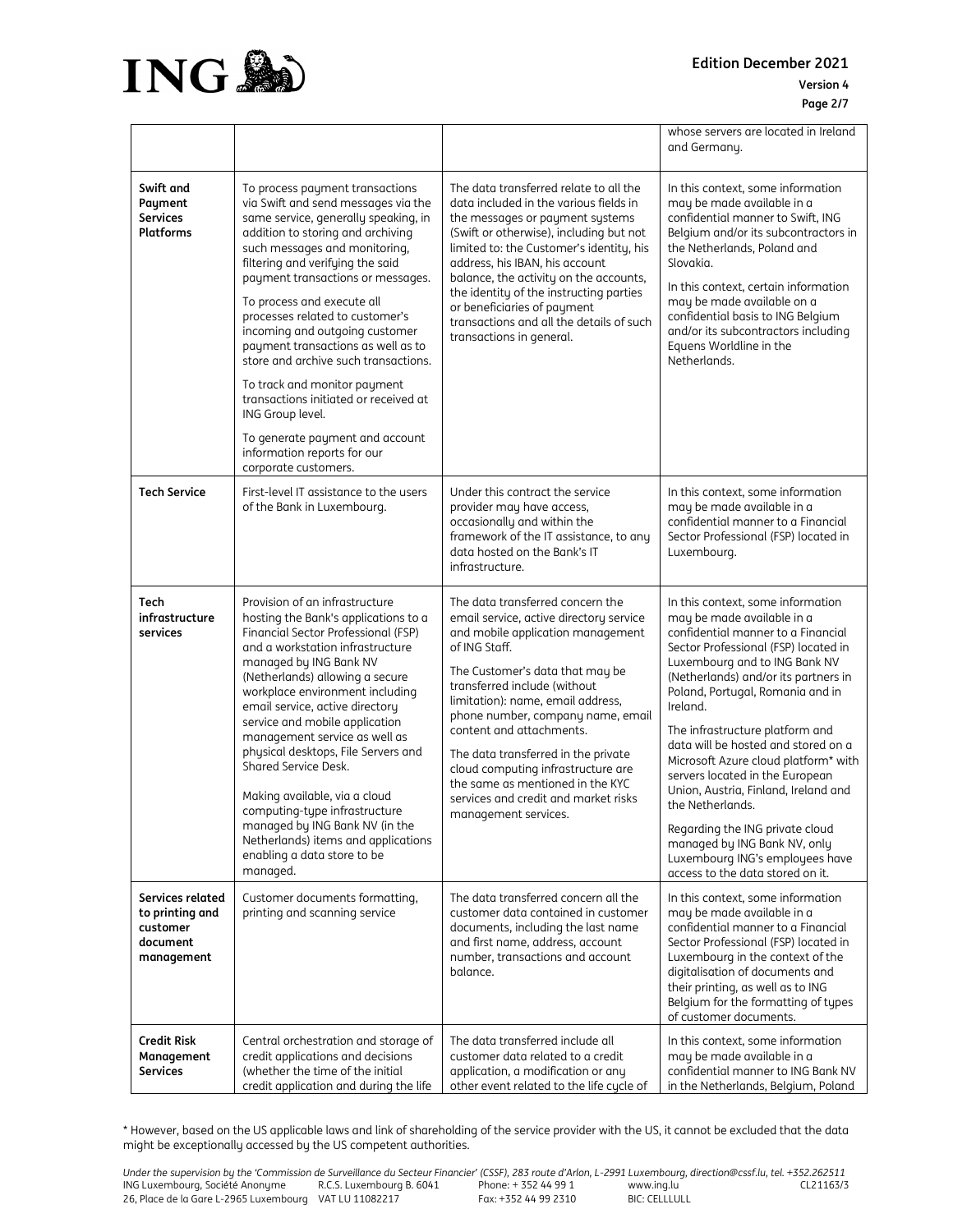**Edition December 2021 Version 4 Page 3/7**



|                                                     | of the loan), determination of credit<br>limits and credit exposures per<br>customer.<br>Monitoring and modelling of credit<br>and market risks and internal and<br>external reporting of the Bank's<br>credit risks in different market<br>conditions (scenarios).                                                                                                                                                                                                                                                                             | the product as well as any supporting<br>documents.<br>This information includes the identity<br>of the customer (or guarantor), the<br>object to be financed, the ownership<br>structure and the identity of the<br>customer's (or quarantor's) investors,<br>the verifications necessary for the<br>Bank to know its customer, the<br>customer's (or quarantor's) financial<br>data (such as balance sheet, turnover,<br>number of employees, performance),<br>collateral and guarantees and any<br>other information held by the Bank<br>(such as credit or debit balance,<br>existence of credit facilities or other<br>credits granted by the Bank and their<br>outstanding amounts).                                                               | and/or to its subsidiaries or<br>branches worldwide.                                                                                                                                                                                                                                                                                      |
|-----------------------------------------------------|-------------------------------------------------------------------------------------------------------------------------------------------------------------------------------------------------------------------------------------------------------------------------------------------------------------------------------------------------------------------------------------------------------------------------------------------------------------------------------------------------------------------------------------------------|----------------------------------------------------------------------------------------------------------------------------------------------------------------------------------------------------------------------------------------------------------------------------------------------------------------------------------------------------------------------------------------------------------------------------------------------------------------------------------------------------------------------------------------------------------------------------------------------------------------------------------------------------------------------------------------------------------------------------------------------------------|-------------------------------------------------------------------------------------------------------------------------------------------------------------------------------------------------------------------------------------------------------------------------------------------------------------------------------------------|
| <b>Market Risk</b><br>Management<br><b>Services</b> | Monitoring and modelling of market<br>risks in general, internal reportings<br>and export of the Bank's interest<br>rate tradings risks and liquidity<br>risks.                                                                                                                                                                                                                                                                                                                                                                                 | The data transferred are of a financial<br>nature: customer reference, account<br>number, account balance, repayment<br>schedules, type and characteristics of<br>the products subscribed to,<br>remuneration conditions, etc.                                                                                                                                                                                                                                                                                                                                                                                                                                                                                                                           | In this context, some information<br>may be made available in a<br>confidential manner to ING Bank NV<br>in the Netherlands or to its<br>subsidiary in Belgium.                                                                                                                                                                           |
| <b>Web Banking</b>                                  | MyING, to offer a web banking<br>platform on iOS/Android internet<br>and mobile applications.<br>Inside Business Portal and Payment,<br>to provide a single internet and<br>mobile access point for Business<br>Banking customers to manage their<br>payments and access reporting<br>related to payments, bank credit<br>and financial markets.<br>Inside Business Connect, to enable a<br>connection between the customer's<br>Enterprise Resource Planning<br>systems and ING BANK NV (and/or<br>its subsidiaries or branches<br>worldwide). | The data transferred include, inter alia,<br>the Customer's identity and the<br>required data to manage daily bank<br>activities amongst others:<br>Authentication and security<br>$\bullet$<br>and fraud prevention<br>Personal data and consents<br>٠<br>Product Overview (Current<br>$\bullet$<br>accounts, Saving accounts,<br>Visa accounts, Loan<br>accounts)<br>Payments (SEPA Payments,<br>٠<br>Standing orders, Beneficiary<br>management)<br>Mobile Payments with<br>٠<br>Payconiq<br>Alerts (email and push<br>٠<br>notifications)<br><b>Account balances</b><br>٠<br>Account movements<br>Account Aggregation<br>٠<br>Secure messaging<br>٠<br>Electronic documents<br>$\bullet$<br>Proposal and Subscription to<br>products and/or services | In this context, some information<br>may be made available in a<br>confidential manner to a Financial<br>Sector Professional (FSP) located in<br>Luxembourg, to ING Bank NV and/or<br>its subcontractors in the<br>Netherlands, Belgium or Poland, or<br>even the subsidiaries or branches in<br>which the customer also has<br>accounts. |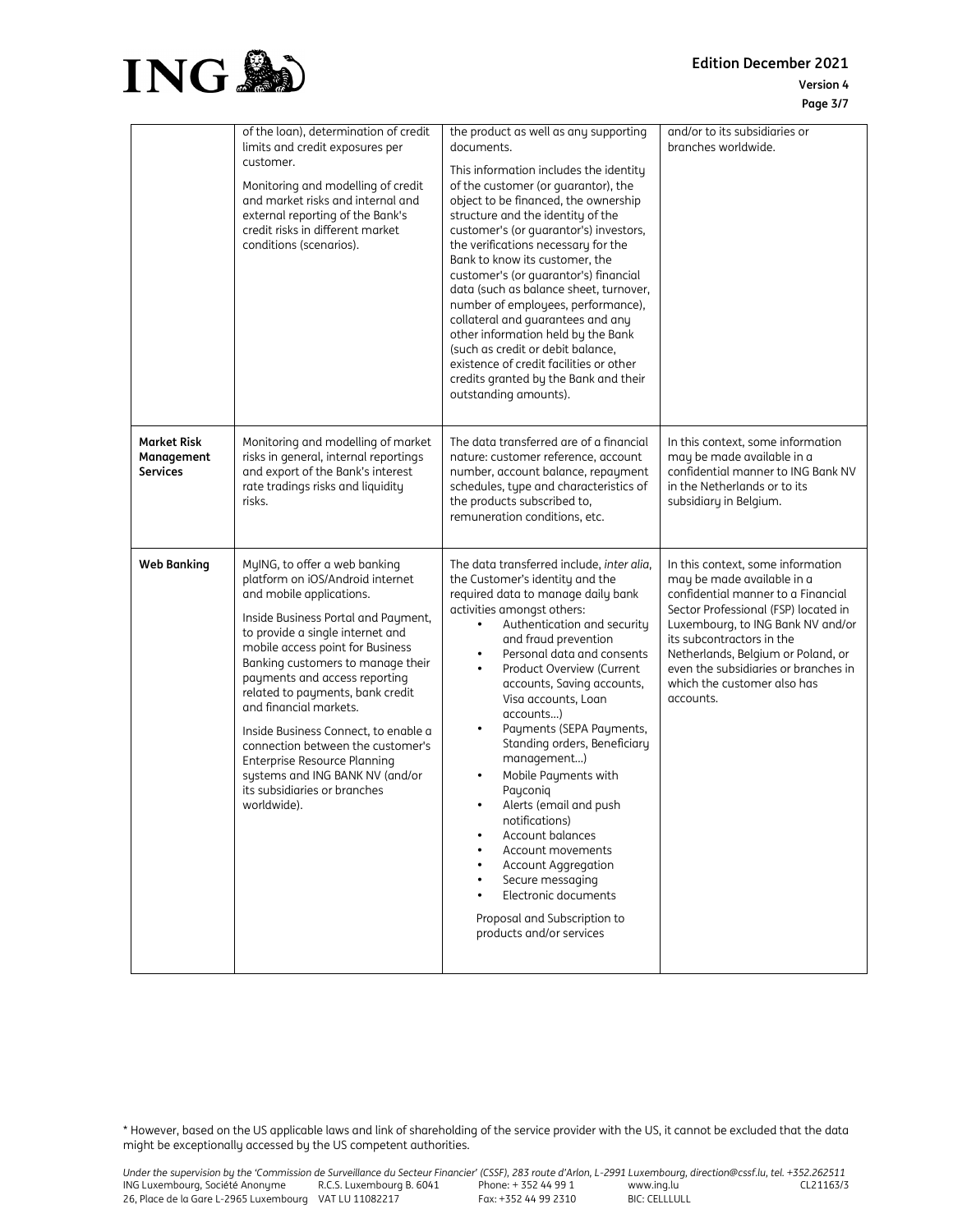

**Edition December 2021 Version 4 Page 4/7**

| Digital<br>Communication<br>Channels                                          | Making available secure digital<br>communication channels (video<br>conferencing, audio calling, chat<br>and messaging).<br>These channels use Internet cloud<br>services.                                                                                                                                            | The data transferred concern the<br>information necessary to establish the<br>communication:<br>IP address<br>Phone number<br>$\blacksquare$<br>Email address<br>$\blacksquare$<br>Photo or video<br>٠<br>Technical identifier of the<br><b>ING Contact Person</b><br>The communications are recorded<br>and stored by ING and may be used<br>as means of proof in accordance with<br>the applicable General Terms and<br>Conditions.<br>The operator of the Cloud services<br>only has access to technical data<br>depending on the channel (and not to<br>the communications' decrypted<br>content):<br>IP address<br>$\bullet$<br>The message's encrypted<br>$\bullet$<br>content (for which only ING has<br>the decryption keys) for the<br>duration of the communication;<br>before being deleted at the end<br>of the call. | In this context, some information<br>may be made available in a<br>confidential manner to ING Bank NV<br>and/or its subcontractors in the<br>Netherlands, Belgium or Poland.<br>The infrastructure platform and the<br>data will be hosted in an Amazon<br>Web Services (AWS) cloud platform*<br>located in the European Union in<br>Ireland and Germany.<br>As regards the private cloud<br>operated by ING Bank NV<br>(Netherlands), only ING Luxembourg<br>employees have access to the data<br>stored there. |
|-------------------------------------------------------------------------------|-----------------------------------------------------------------------------------------------------------------------------------------------------------------------------------------------------------------------------------------------------------------------------------------------------------------------|-----------------------------------------------------------------------------------------------------------------------------------------------------------------------------------------------------------------------------------------------------------------------------------------------------------------------------------------------------------------------------------------------------------------------------------------------------------------------------------------------------------------------------------------------------------------------------------------------------------------------------------------------------------------------------------------------------------------------------------------------------------------------------------------------------------------------------------|------------------------------------------------------------------------------------------------------------------------------------------------------------------------------------------------------------------------------------------------------------------------------------------------------------------------------------------------------------------------------------------------------------------------------------------------------------------------------------------------------------------|
| <b>Multiline (for</b><br>companies<br>only)                                   | Hosting and management of the<br>Multiline multi-banking platform<br>through which any company having<br>subscribed to this service can, in<br>particular, consult data linked to its<br>bank accounts data and initiate<br>payment transactions.                                                                     | The data transferred includes, among<br>other things, the customer's identity<br>and the data needed to manage its<br>accounts on a daily basis, including:<br>Authentication and security<br>$\bullet$<br>and fraud prevention<br>Data linked to its accounts:<br>consultation of balance and<br>list of transactions<br>Payments (SEPA, standing order,<br>management of payees).                                                                                                                                                                                                                                                                                                                                                                                                                                               | In this context, some information<br>may be made available in a<br>confidential manner to a Financial<br>Sector Professional (FSP) located in<br>Luxembourg.                                                                                                                                                                                                                                                                                                                                                     |
| <b>Central services</b><br>for OTC<br>financial<br>instrument<br>transactions | All OTC transactions between the<br>Customer entity and the Bank are<br>centralised on ING Bank NV's<br>platforms in the Netherlands, in<br>order to improve customer service<br>and to allow for central monitoring<br>and legal controls, including without<br>limitation for EMIR, MIFID, or MIFIR<br>regulations. | The data transferred include<br>Customer entity data, namely the<br>name of the legal entity, the Legal<br>Entity Identifier, the email address<br>and the transaction details.                                                                                                                                                                                                                                                                                                                                                                                                                                                                                                                                                                                                                                                   | In this context, some information<br>may be made available in a<br>confidential manner to ING Bank NV<br>in the Netherlands and/or its<br>subsidiaries or branches located in<br>Belgium, Slovakia, the United<br>Kingdom, Singapore, India and the<br>Philippines.                                                                                                                                                                                                                                              |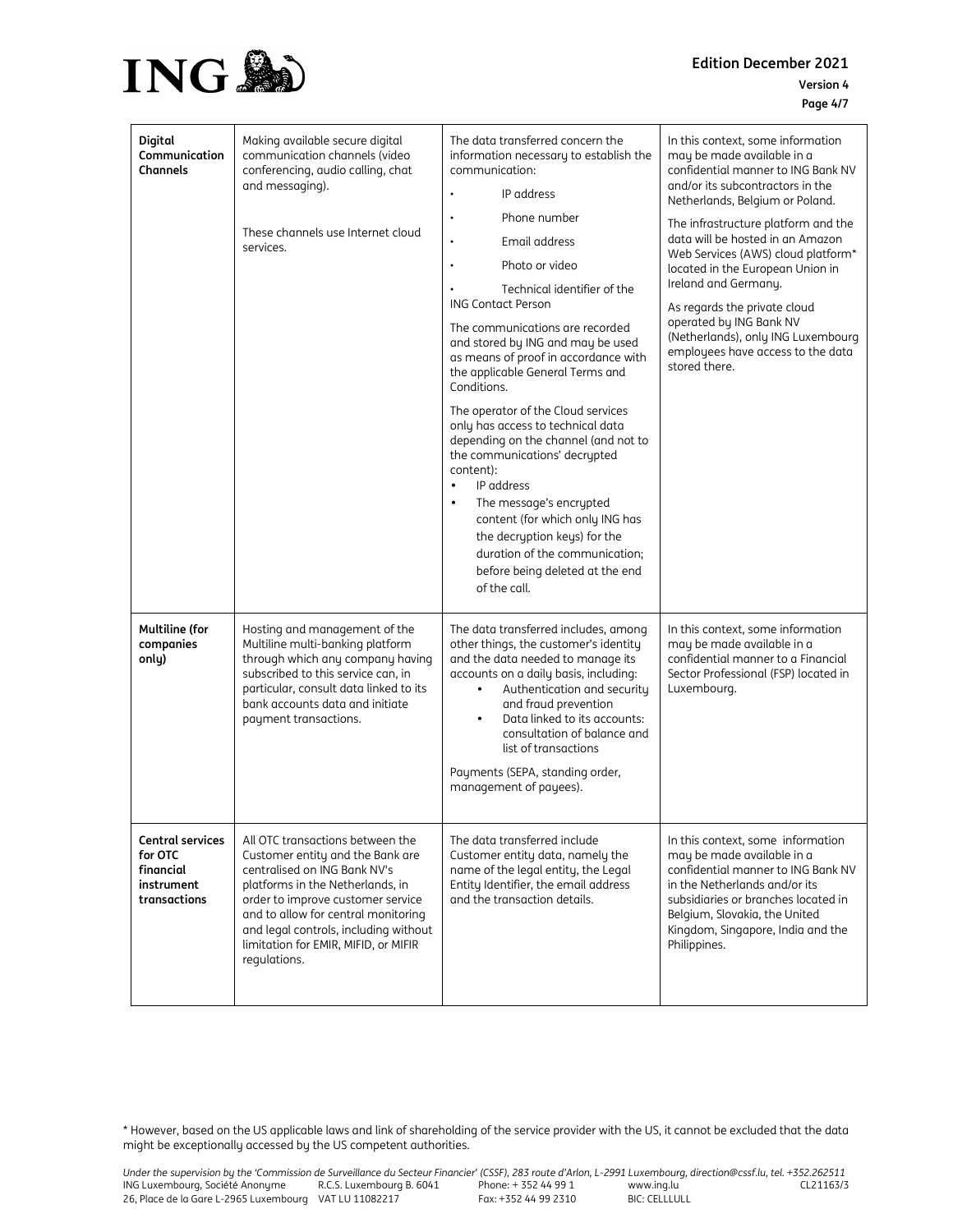

**Edition December 2021 Version 4 Page 5/7**

| <b>Central services</b><br>related to<br>acquired<br>positions in<br>financial<br>instruments in<br>the European<br>markets. | In order to identify shareholders,<br>transmit information relating to<br>general meetings, facilitate the<br>exercise of shareholders' rights and<br>meet the Bank's regulatory<br>obligations regarding SRD II<br>(Shareholder Rights Directive II EU<br>2017/828).                                                                                                                 | The data transferred include in<br>particular: Customer's name, postal<br>address, email address, unique<br>identifier (TIN, LEI), position held of the<br>relevant security as well as customer's<br>choice in case of voting at the general<br>meeting.                                                                                             | In this context, some information<br>may be made available in a<br>confidential manner to a<br>Broadbridge Financial Solutions Ltd<br>service provider based in the UK,<br>and to a cloud infrastructure<br>solution (IBM-Managed Private<br>Cloud)* whose servers are located in<br>the European Union, France and<br>Germany.                                                                                                                                               |
|------------------------------------------------------------------------------------------------------------------------------|---------------------------------------------------------------------------------------------------------------------------------------------------------------------------------------------------------------------------------------------------------------------------------------------------------------------------------------------------------------------------------------|-------------------------------------------------------------------------------------------------------------------------------------------------------------------------------------------------------------------------------------------------------------------------------------------------------------------------------------------------------|-------------------------------------------------------------------------------------------------------------------------------------------------------------------------------------------------------------------------------------------------------------------------------------------------------------------------------------------------------------------------------------------------------------------------------------------------------------------------------|
| Management of<br>credit or debit<br>card<br>management                                                                       | Comprehensive management of<br>credit or debit card processing:<br>- at the level of transactions<br>effected through such cards, as well<br>as operations during the card's<br>lifetime (ordering the card, blocking<br>the card, contactless function, etc.)<br>- monitoring suspicious or<br>fraudulent transactions<br>- managing complaints at the level<br>of the Visa network. | The data transferred include the<br>Customer's last name and first name,<br>his address, IBAN number, availability<br>of existing funds in the accounts<br>linked to his cards at any given time.<br>The data managed by the providers<br>include card information and details<br>of transactions effected with the card.                             | In this context, some information<br>may be made available in a<br>confidential manner to ING Bank NV<br>(Netherlands), its subsidiaries in<br>Poland and to a Financial Sector<br>Professional (FSP) based in<br>Luxembourg, namely Worldline<br>Financial Services.                                                                                                                                                                                                         |
| Production of<br>credit or debit<br>cards                                                                                    | Management of the production of<br>credit or debit cards and their<br>delivery to customers/cardholders.                                                                                                                                                                                                                                                                              | The data transferred include in<br>particular the Customer's or<br>cardholder's last name, first name,<br>address, and information linked to the<br>debit or credit card.                                                                                                                                                                             | In this context, some information<br>may be made available in a<br>confidential manner to ING Bank NV<br>in the Netherlands or its subsidiaries<br>in Poland and/or to their partner<br>Thales (or its subsidiaries) in France<br>and/or in Germany.                                                                                                                                                                                                                          |
| Signature<br>sharing<br>platform<br>services                                                                                 | Use of a platform to collect<br>electronic signatures relating to the<br>legal documentation between the<br>Bank and its Customers.                                                                                                                                                                                                                                                   | The data transferred include, among<br>others, the documents to be signed,<br>the last name and first name of each<br>signatory, his position, his link with the<br>legal entity for which he acts, his<br>phone number (in order to send SMS<br>messages) and his email address.                                                                     | In this context, some information<br>may be made available in a<br>confidential manner to a cloud<br>infrastructure provider provided by<br>Adobe and hosted by Amazon Web<br>Services (AWS) whose servers are<br>located in the European Union,<br>Ireland and Germany.                                                                                                                                                                                                      |
| Marketing<br>event<br>management<br>service                                                                                  | Use of an external platform to<br>collect the electronic registrations of<br>quests, customers and prospects to<br>marketing events organised by ING<br>Luxembourg.                                                                                                                                                                                                                   | The data transmitted concern the<br>following identification data (encoded<br>directly) by the person registering<br>online for such a marketing event in<br>response to an invitation:<br>Last name<br>$\bullet$<br>First name<br>$\bullet$<br>Company name for legal entities<br>$\bullet$<br>Email address<br>$\bullet$<br>Phone number (optional) | In this context, some information<br>may be made available in a<br>confidential manner to ING Bank NV<br>in the Netherlands or to its<br>subsidiary in Belgium, and to its<br>partner Via FUTURA bvba, based in<br>Belgium.<br>The data will be recorded in a<br>database stored on an Amazon<br>Web Services (AWS) cloud platform*<br>whose servers are located in the<br>European Union, Belgium, the<br>Netherlands and the United States<br>as regards the email address. |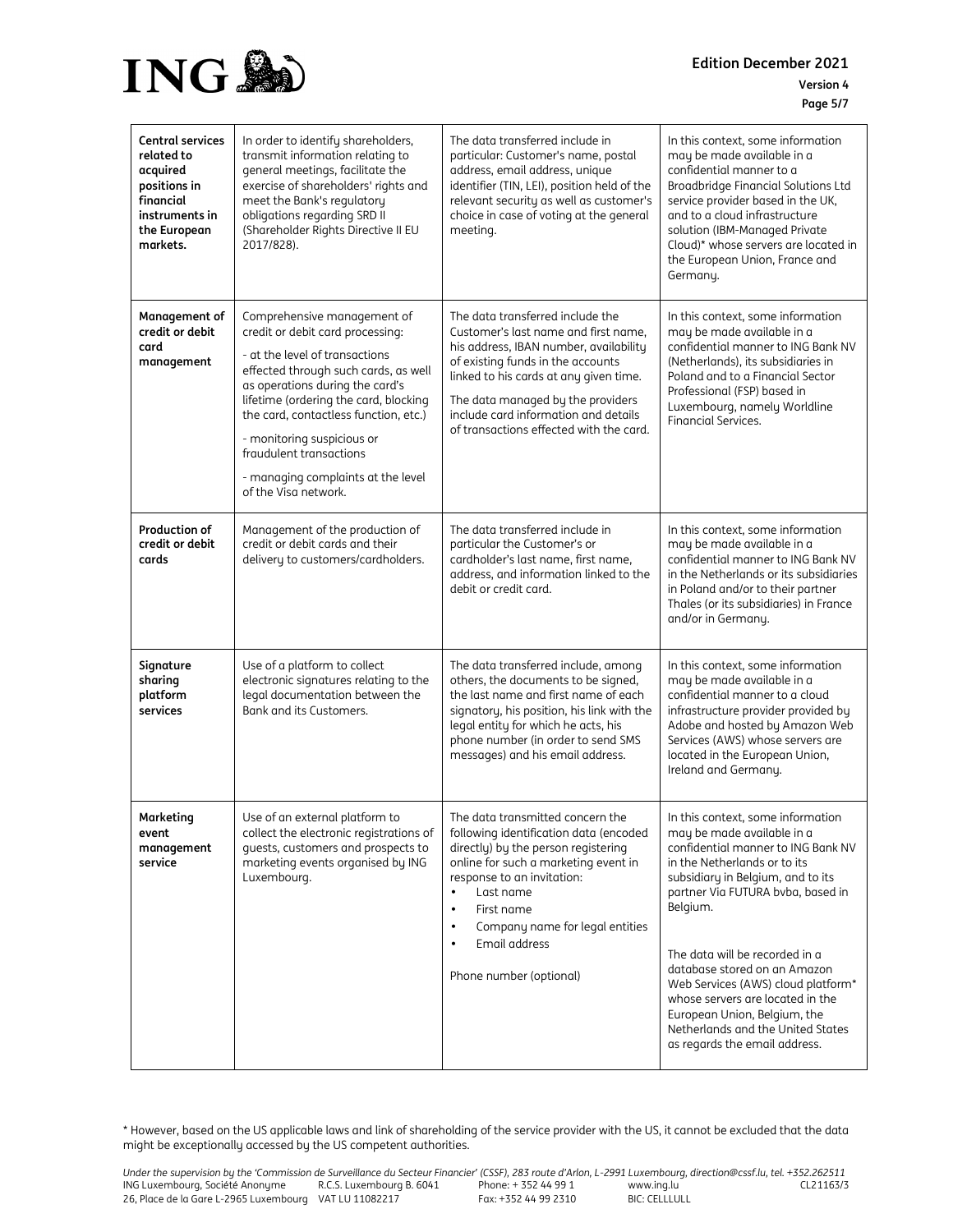

| Cash<br>Management                                        | When the Customer subscribes to<br>any product allowing cash<br>management by automatic<br>switching of liquidity between the<br>main accounts, sub-accounts and<br>participating accounts.                                                                                                                                               | The data transferred concern the<br>customer's employee data (company<br>name, customer number, etc.) and<br>financial data (account balances,<br>account movements, etc.) within the<br>group.                                                                                                                                                                                                                                                                                                                                                                                                                                                                    | In this context, some information<br>may be made available in a<br>confidential manner to ING Bank NV<br>in the Netherlands, Belgium and/or<br>its worldwide subsidiaries<br>participating in the subscribed cash<br>management product.                                                                                                                                                                              |
|-----------------------------------------------------------|-------------------------------------------------------------------------------------------------------------------------------------------------------------------------------------------------------------------------------------------------------------------------------------------------------------------------------------------|--------------------------------------------------------------------------------------------------------------------------------------------------------------------------------------------------------------------------------------------------------------------------------------------------------------------------------------------------------------------------------------------------------------------------------------------------------------------------------------------------------------------------------------------------------------------------------------------------------------------------------------------------------------------|-----------------------------------------------------------------------------------------------------------------------------------------------------------------------------------------------------------------------------------------------------------------------------------------------------------------------------------------------------------------------------------------------------------------------|
| Global<br>Customer<br>support                             | To provide support in subscribing to<br>and setting up the international<br>financial products and services<br>offered by ING Group, particularly in<br>the area of payments and/or cash<br>management.                                                                                                                                   | The data transferred concerning the<br>customer include in particular:<br>Name<br>$\bullet$<br>Address<br>$\bullet$<br>Telephone number<br>$\bullet$<br>Email address.<br>$\bullet$<br>Account number<br>$\bullet$<br>Nationality<br>٠<br><b>TIN</b><br>And the financial data include:<br>Proof of payments<br>$\bullet$<br>Account statements<br>$\bullet$<br>Account balances<br>$\bullet$<br><b>Bank confirmations</b><br>Requests for direct debits<br>and standing orders                                                                                                                                                                                    | In this context, some information<br>may be made available in a<br>confidential manner to ING Bank NV<br>in the Netherlands and/or its<br>subsidiaries or branches worldwide<br>in connection with the products<br>and/or services purchased.                                                                                                                                                                         |
| Customer<br>Relationship<br>Management<br><b>Services</b> | To register, view and share on<br>centralised platforms within ING<br>Bank NV and its subsidiaries<br>information supplied by the<br>Customer and any other<br>information relating to the<br>Customer which enables the Bank to<br>better serve the Customer.                                                                            | The data transferred include among<br>others:<br>Customer data, notably the<br>$\bullet$<br>Customer's identity,<br>address, ownership<br>structure, industry, town<br>and country of<br>incorporation;<br>data of Customer's contact<br>$\bullet$<br>persons including name,<br>address, job title, date of<br>birth and contact details<br>such as telephone number,<br>email address, LinkedIn<br>profile.<br>data from Customer<br>interactions, such as<br>meeting minutes,<br>participation to campaigns<br>and events<br>product characteristics,<br>$\bullet$<br>such as credit and market<br>risk limits, outstanding<br>balances, account<br>references. | In this context, some information<br>may be made available in a<br>confidential manner to ING Bank NV<br>in the Netherlands and/or to its<br>subsidiaries or branches worldwide.<br>ING uses a service platform from<br>SFDC Ireland Ltd (Salesforce) hosted<br>in a cloud of Amazon Web Services<br>(AWS)*. The data remain in the<br>European Union data centres<br>located a.o. in Ireland, France and<br>Germany. |
| Lending<br>administration<br>services                     | Business processes related to Front<br>Office and Back Office lending<br>activities such as capturing<br>customers credit data in related<br>tools for financial analysis, check of<br>the powers of the signatories of<br>credit documentation and other<br>related contractual documents, the<br>creation of risk rating proposals, the | The data transferred include all<br>information related to credit<br>applications and supporting<br>documents.<br>It includes notably, the identity of the<br>Customer (or guarantors), the object<br>being financed, the Customer's<br>ownership structure, the identity of                                                                                                                                                                                                                                                                                                                                                                                       | In this context, some information<br>may be made available in a<br>confidential manner to ING Bank NV<br>in the Netherlands, and/or to its<br>subsidiaries or branches in Belgium,<br>Poland, Romania, Slovakia,<br>Philippines and Sri Lanka.                                                                                                                                                                        |